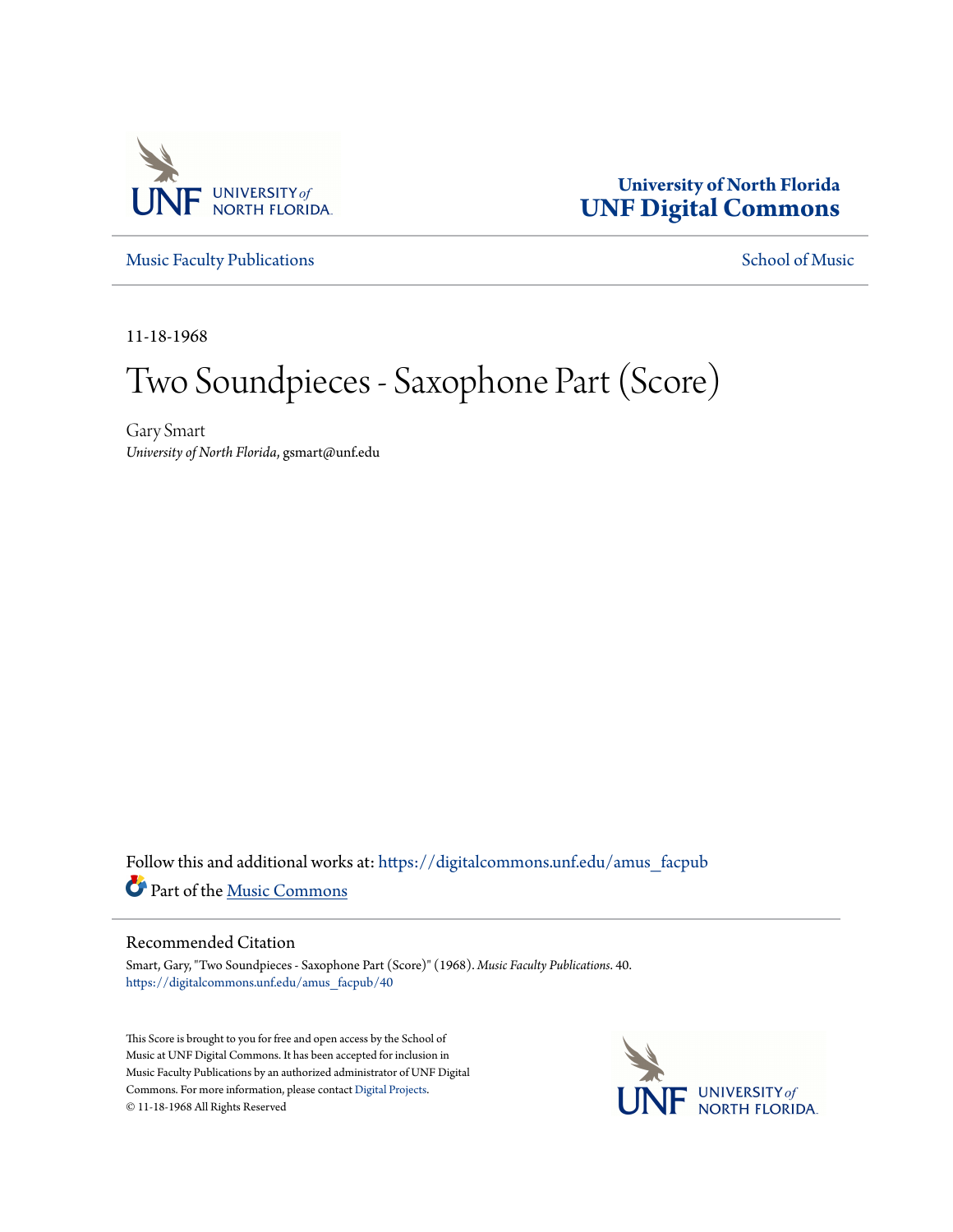# *Two Soundpieces*

*for Tenor Saxophone and Piano*

### Gary Smart

# *Tenor Saxophone*

Copyright © 1968 Gary Smart All Rights Reserved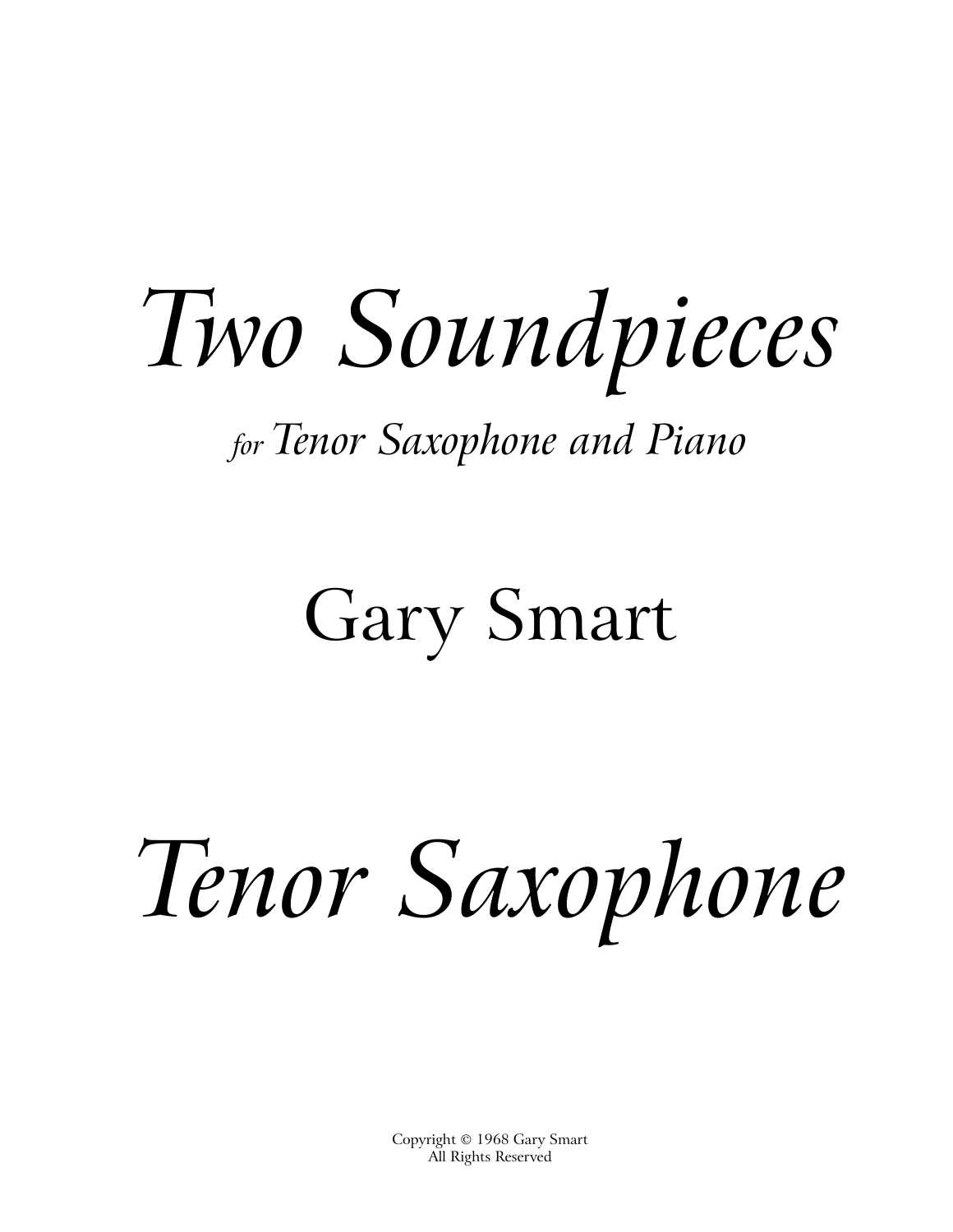### **PERFORMANCE NOTES**

 $\bigcirc$  Finger low Bb, add octave key, tighten embouchure, increase air pressure. (The resultant sound is comprised primarily of the two indicated pitches. Other partials are present to a lesser degree, however, and are not undesirable.)

 $\pmb{\phi}$ w indicates a "scoop" up to the indicated note.

- $\circled{2}$  Bb harmonic finger 4th line D, open the side D key, and greatly increase air pressure.
- ‰ Catch upper partials on the pedal.
- Â Finger D, open and close left hand cluster of keys.
- $\overline{\textcircled{5}}$  ,  $\gamma$ , both indicate a flattening of the pitch by a loosening of the embouchure; indicates an immediate loosening of the embouchure; indicates a more gradual loosening of the embouchure.
- $\circled{6}$  "Shake" Both notes are fingered the same: finger top space Eb, raising the octave and 4th finger. The "shake" is achieved by a loosening and tightening of the embouchure. (There should be a noticeable jaw movement.)
- $\overline{\mathcal{O}}$  "Throat growl" Make a loud "ah" sound in the throat while playing indicated notes.
- È Random harmonics Alternate <sup>a</sup> very tight and very loose embouchure, use increased air pressure, and move fingers quickly over the keys in an arbitrary manner. A frantic sound melange of unpredictable notes and/or sounds is desired. The rhythm here is, of course, determined by chance.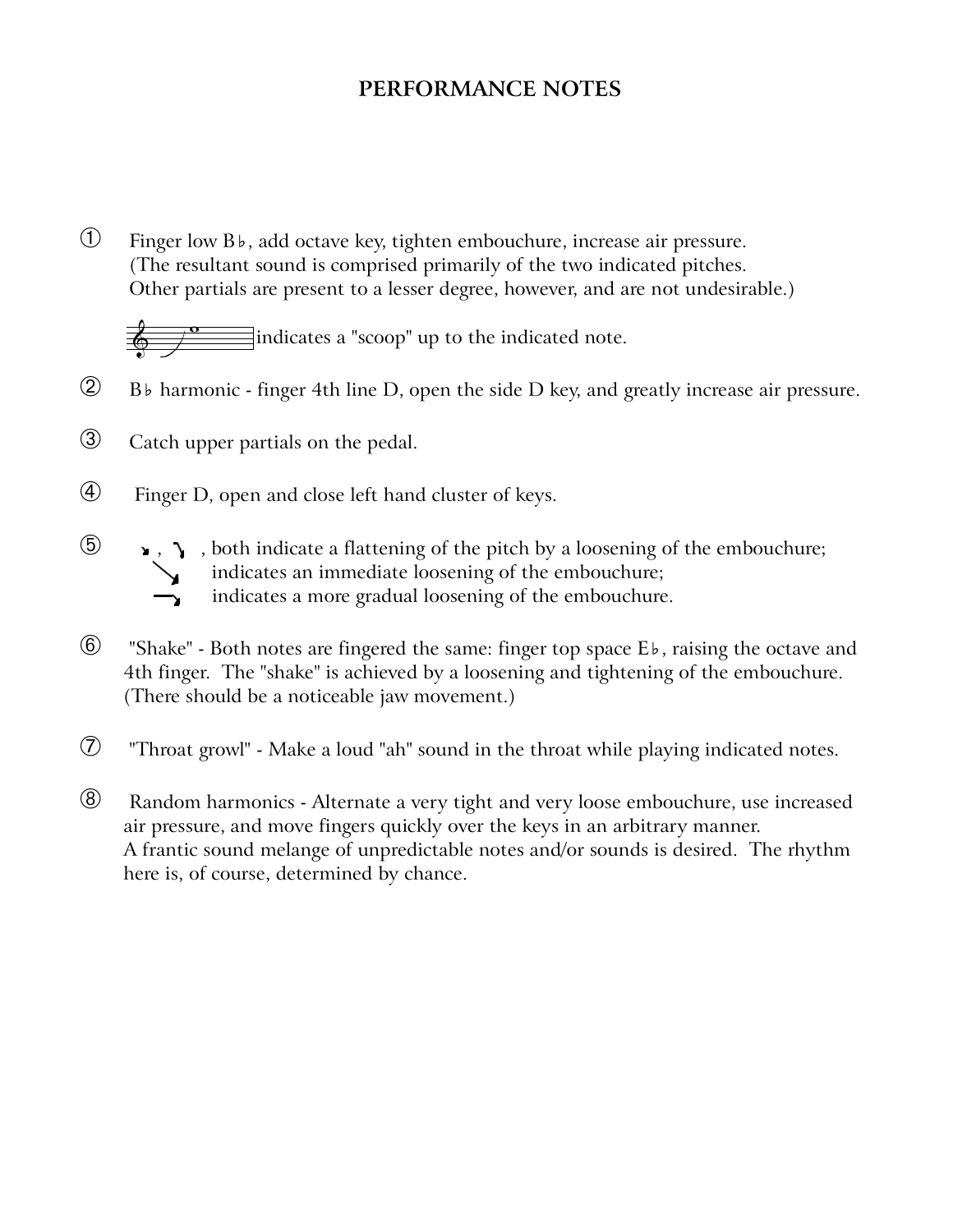Tenor Saxophone in Bb

*Two Soundpieces* for Tenor Saxophone and Piano

Gary Smart











Copyright © 1968 Gary Smart All Rights Reserved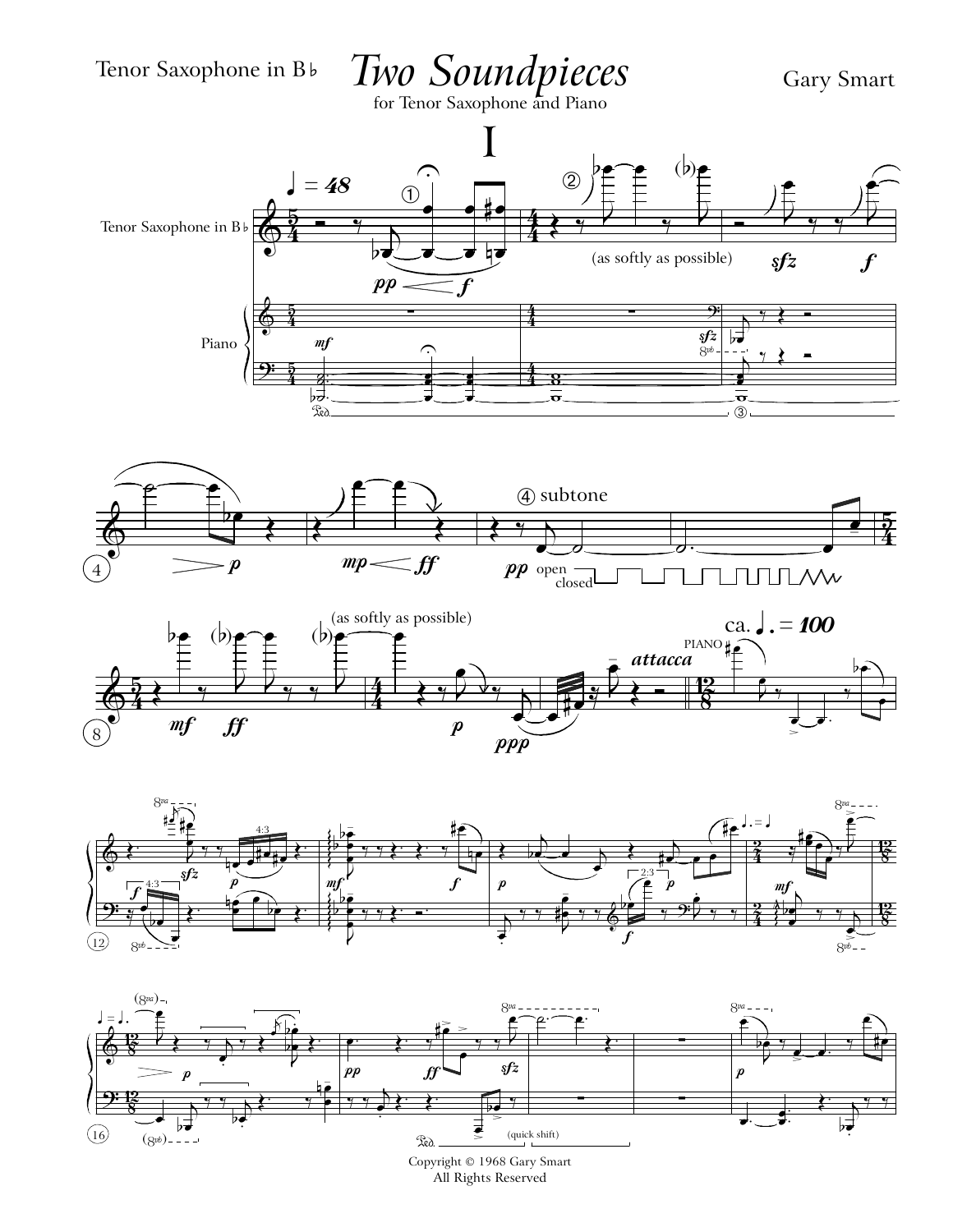- 3 - Tenor Saxophone in Bb













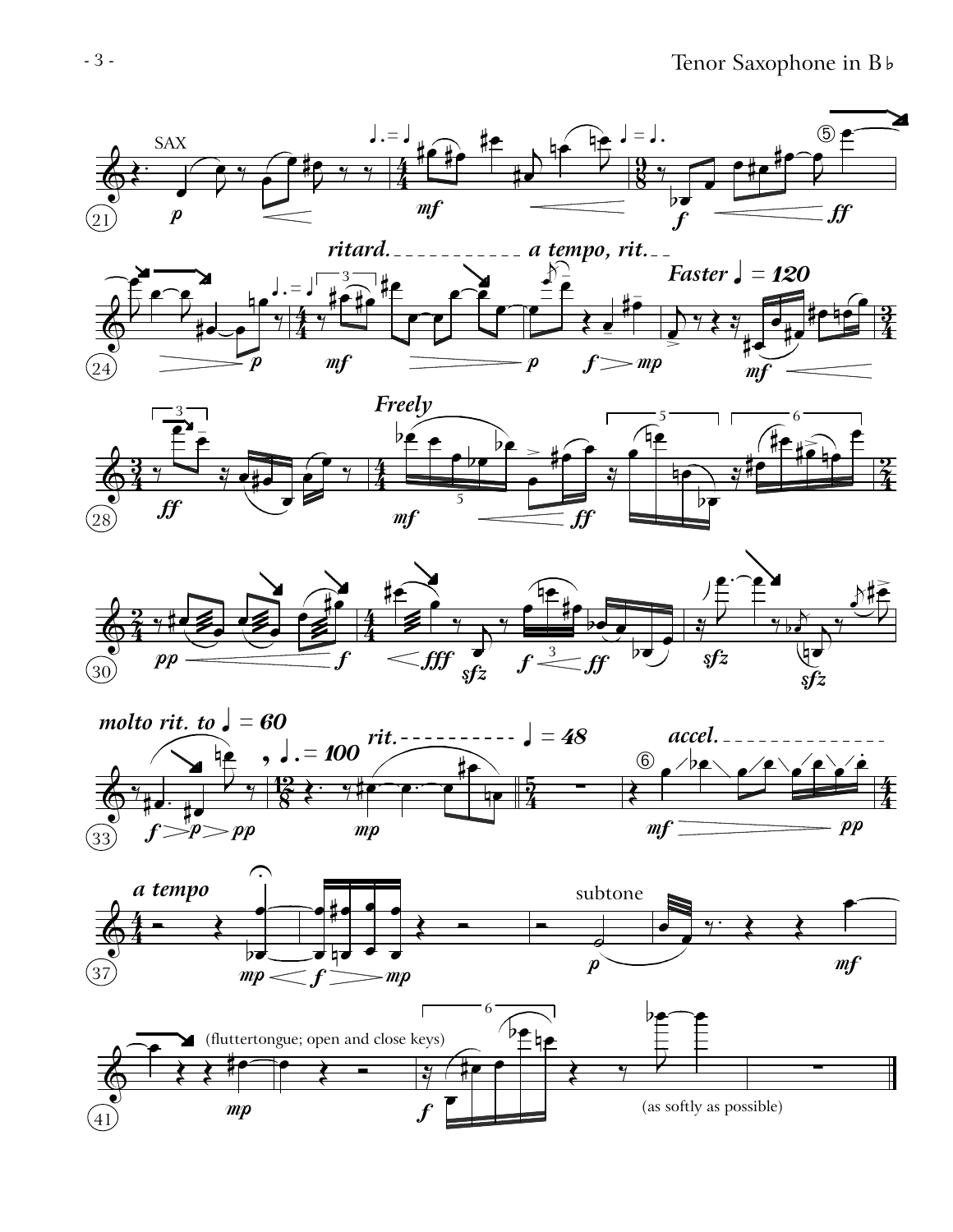



II







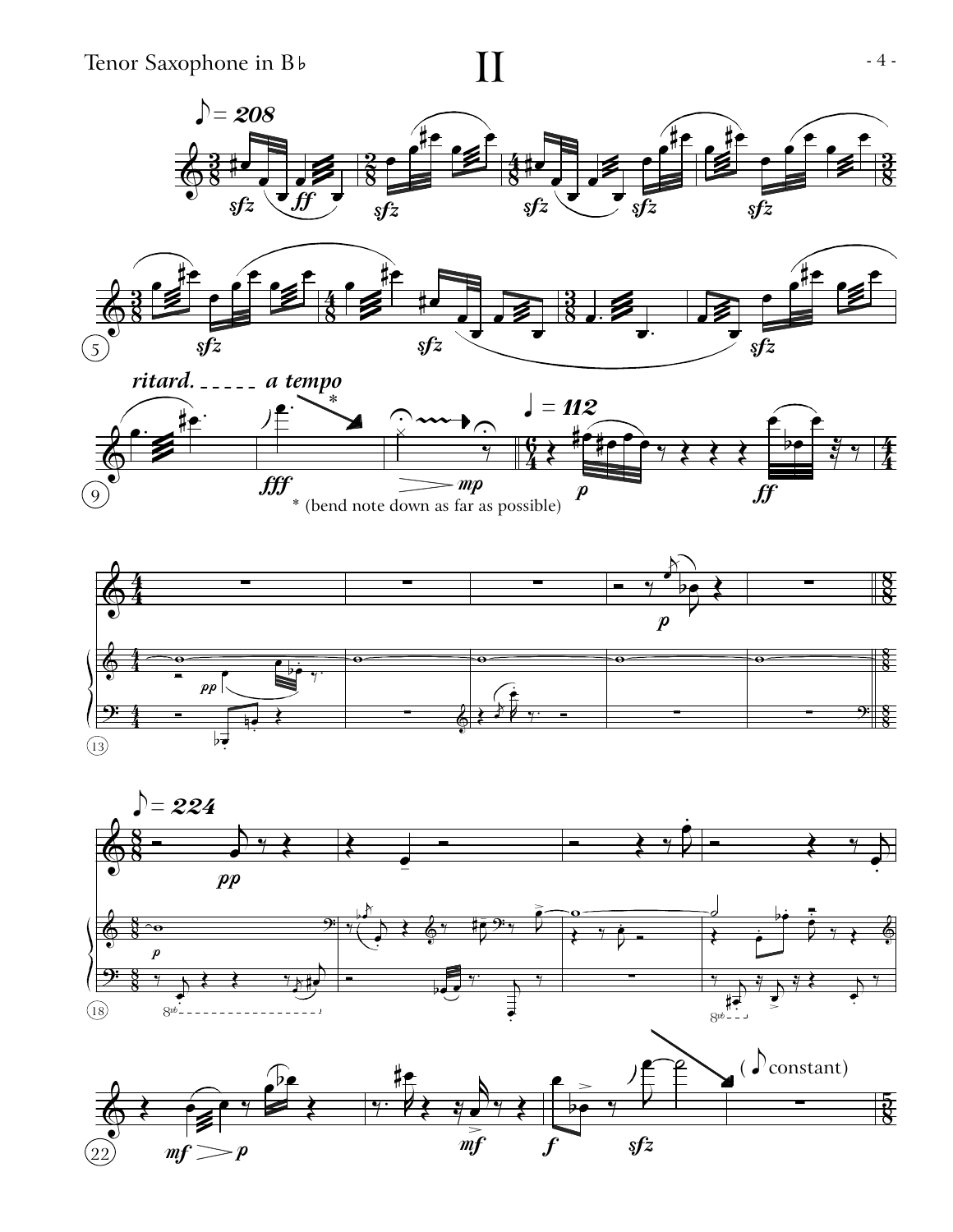